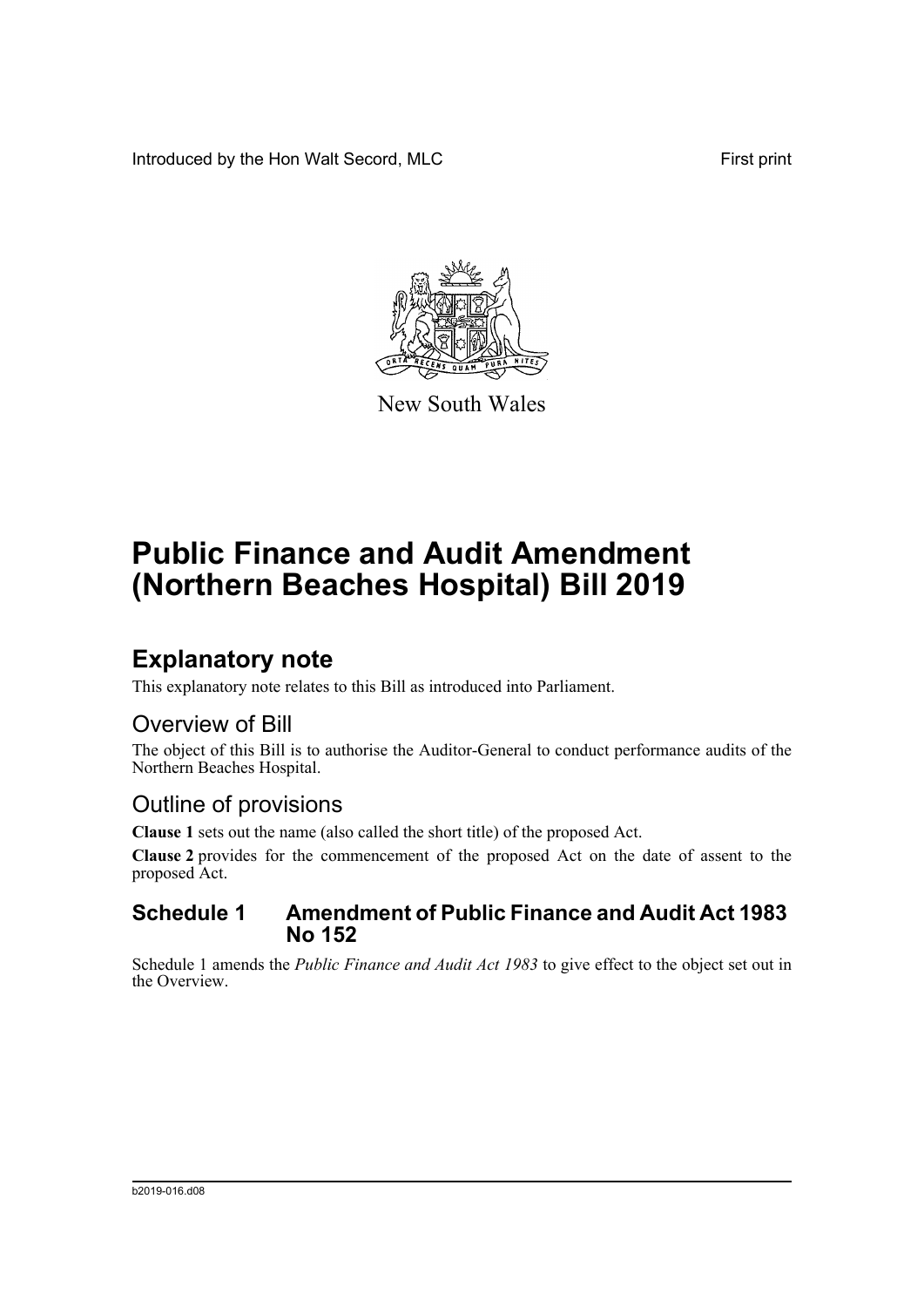Introduced by the Hon Walt Secord, MLC First print



New South Wales

## **Public Finance and Audit Amendment (Northern Beaches Hospital) Bill 2019**

### **Contents**

| <b>Schedule 1</b> | Amendment of Public Finance and Audit Act 1983 No 152 |      |
|-------------------|-------------------------------------------------------|------|
|                   | 2 Commencement                                        |      |
|                   | Name of Act                                           |      |
|                   |                                                       | Page |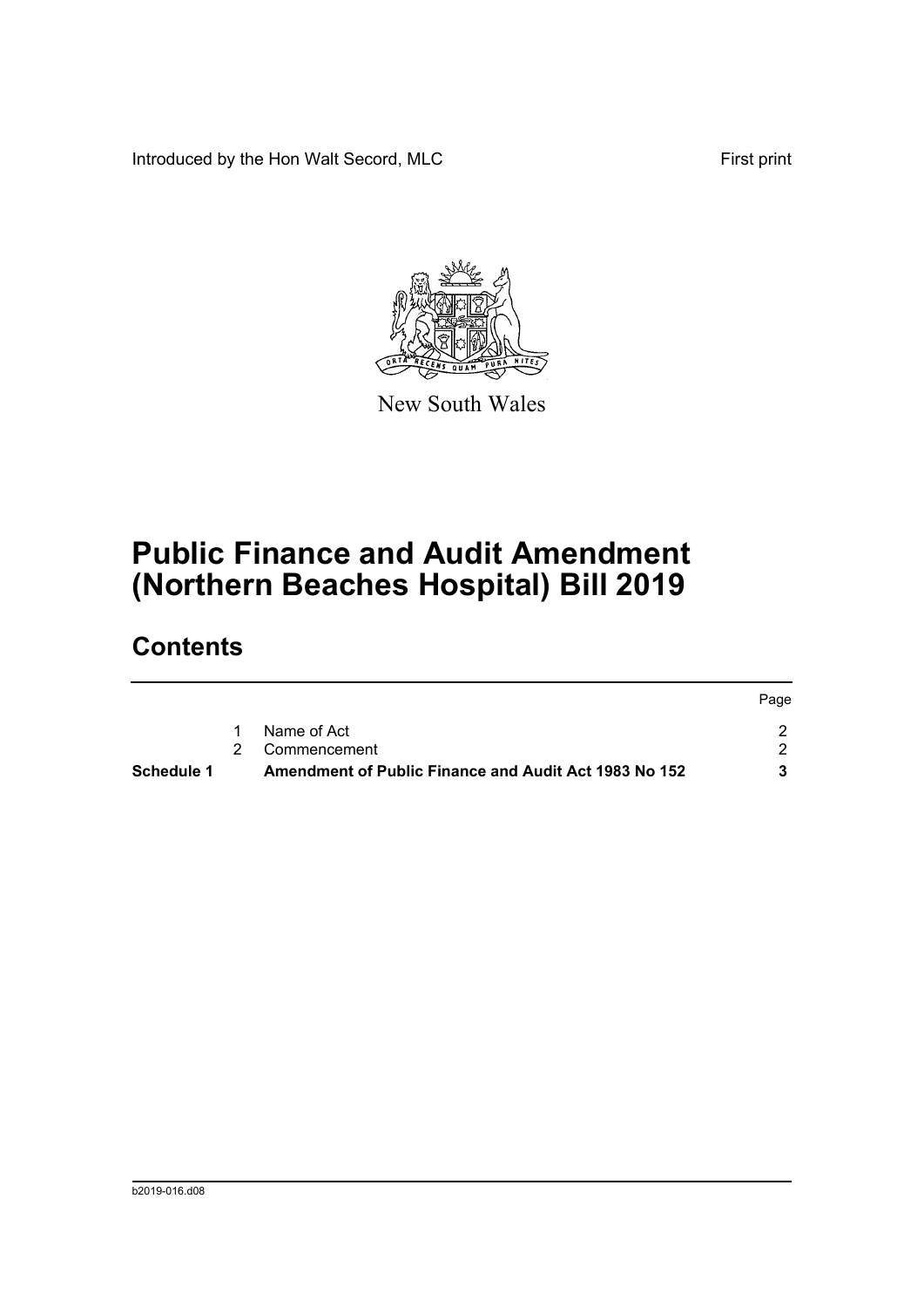

New South Wales

## **Public Finance and Audit Amendment (Northern Beaches Hospital) Bill 2019**

No , 2019

#### **A Bill for**

An Act to amend the *Public Finance and Audit Act 1983* to authorise the Auditor-General to conduct performance audits of the Northern Beaches Hospital.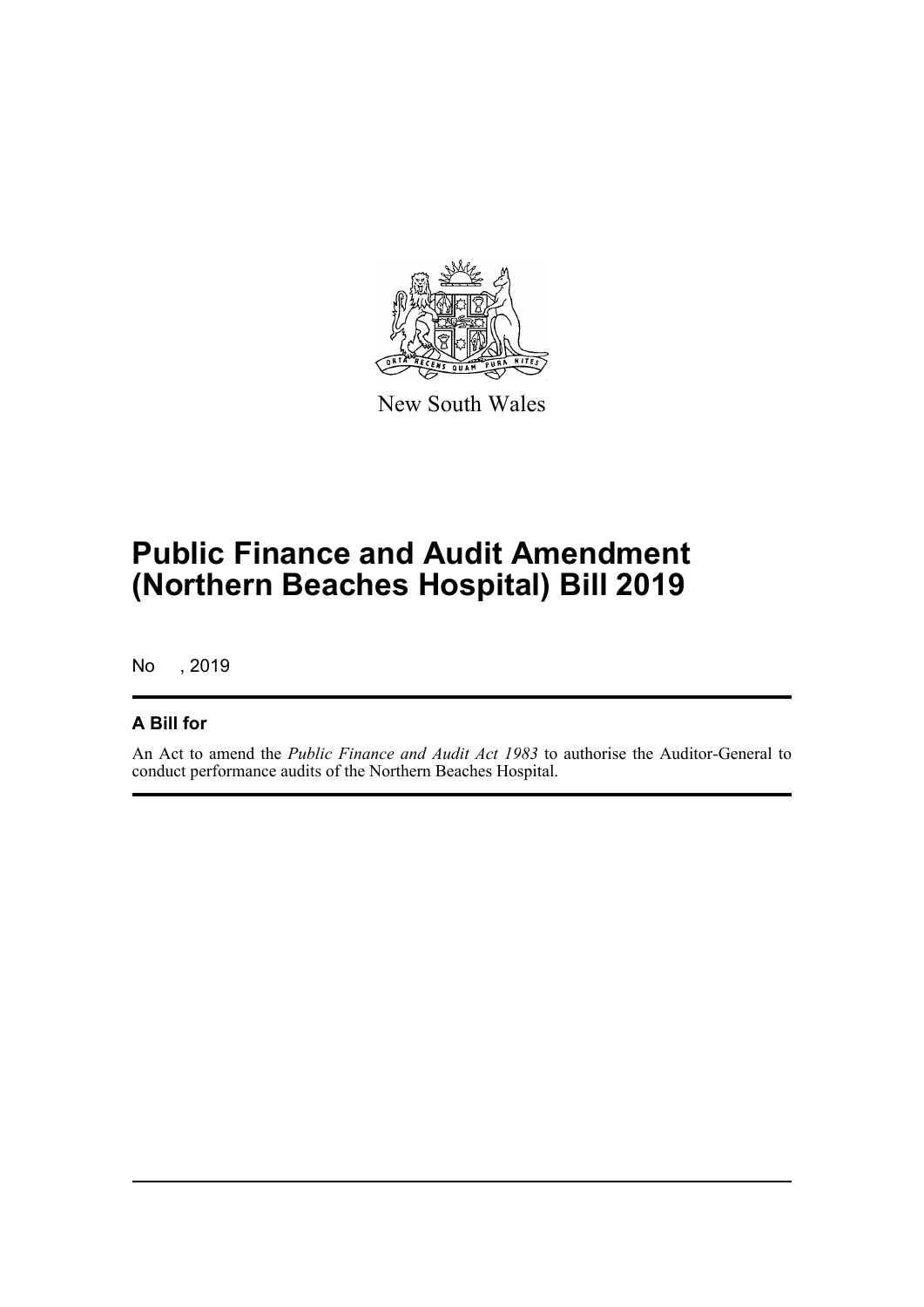<span id="page-3-1"></span><span id="page-3-0"></span>

| The Legislature of New South Wales enacts: |                                                                                                    |               |
|--------------------------------------------|----------------------------------------------------------------------------------------------------|---------------|
|                                            | Name of Act                                                                                        | $\mathcal{P}$ |
|                                            | This Act is the <i>Public Finance and Audit Amendment (Northern Beaches Hospital)</i><br>Act 2019. | 3<br>4        |
|                                            | <b>Commencement</b>                                                                                | 5             |
|                                            | This Act commences on the date of assent to this Act.                                              | 6             |
|                                            |                                                                                                    |               |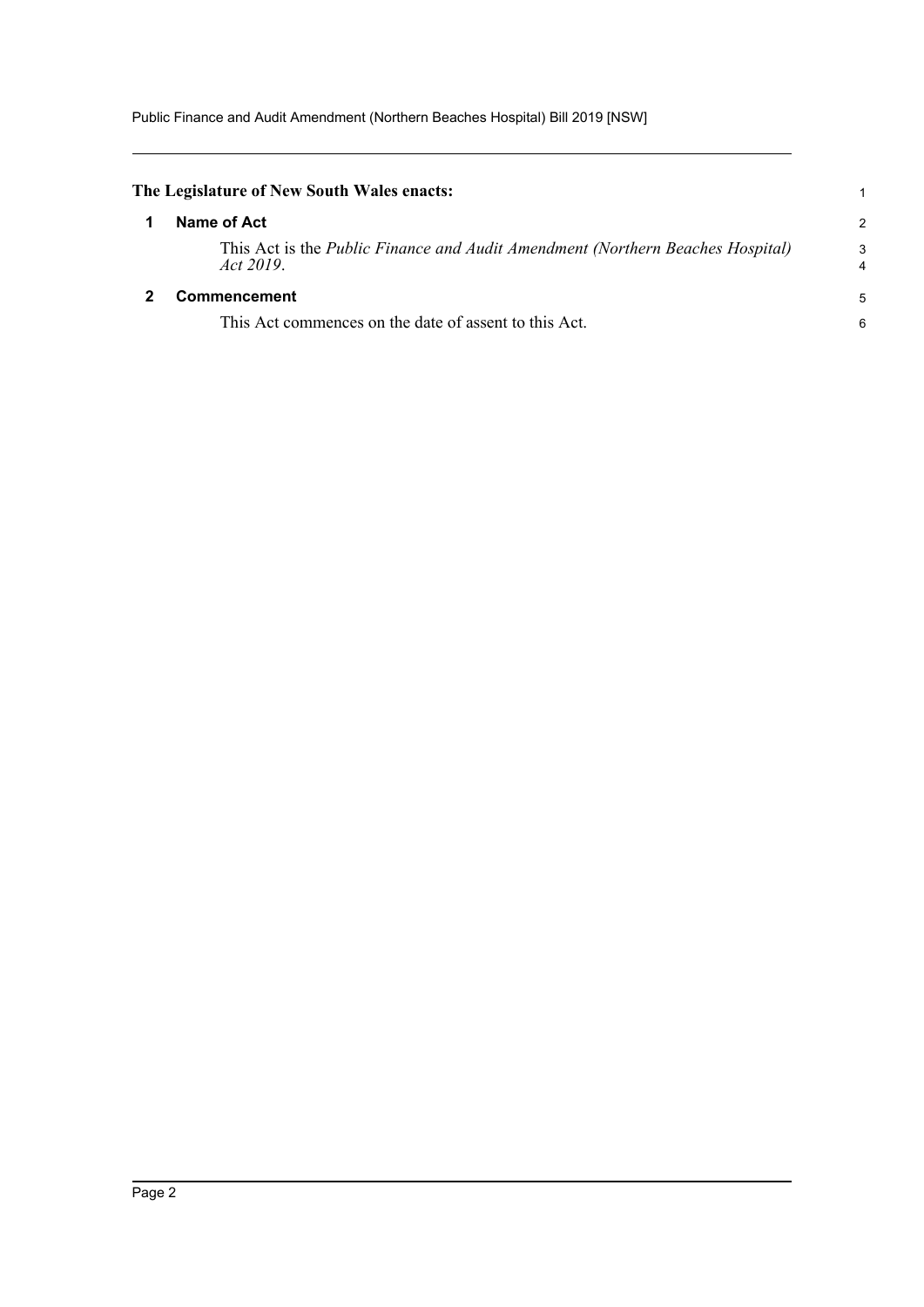<span id="page-4-0"></span>

| <b>Schedule 1</b> |                    | <b>Amendment of Public Finance and Audit Act 1983</b><br><b>No 152</b>                                                                                                                                                                                                                 | $\mathbf{1}$<br>2    |
|-------------------|--------------------|----------------------------------------------------------------------------------------------------------------------------------------------------------------------------------------------------------------------------------------------------------------------------------------|----------------------|
|                   |                    | Part 3, Division 2C                                                                                                                                                                                                                                                                    | 3                    |
|                   |                    | Insert before Division 3:                                                                                                                                                                                                                                                              | 4                    |
|                   | <b>Division 2C</b> | <b>Performance audit of Northern Beaches Hospital</b>                                                                                                                                                                                                                                  | 5                    |
| <b>381</b>        |                    | <b>Definitions</b>                                                                                                                                                                                                                                                                     | 6                    |
|                   |                    | In this Division:                                                                                                                                                                                                                                                                      | $\overline{7}$       |
|                   |                    | <i>chief executive officer</i> of the Northern Beaches Hospital means the person<br>who is the chief executive officer (however described) of the hospital or<br>otherwise responsible for the hospital's day to day management.                                                       | $\bf 8$<br>9<br>10   |
|                   |                    | <b>Northern Beaches Hospital</b> means the hospital known as the Northern<br>Beaches Hospital located at Frenchs Forest.                                                                                                                                                               | 11<br>12             |
|                   |                    | <i>performance audit</i> means an audit under this Division.                                                                                                                                                                                                                           | 13                   |
|                   |                    | relevant public purpose means any purpose for which the Northern Beaches<br>Hospital receives money from the State (whether directly or indirectly)<br>because the hospital:                                                                                                           | 14<br>15<br>16       |
|                   |                    | agrees to use the money in achieving the purpose, or<br>(a)                                                                                                                                                                                                                            | 17                   |
|                   |                    | (b)<br>has entered into a contract that relates to the purpose.                                                                                                                                                                                                                        | 18                   |
| <b>38J</b>        |                    | Auditor-General may conduct performance audit of Northern Beaches Hospital                                                                                                                                                                                                             | 19                   |
|                   | (1)                | The Auditor-General may at any time conduct a performance audit of the<br>Northern Beaches Hospital.                                                                                                                                                                                   | 20<br>21             |
|                   | (2)                | The performance audit may be conducted only to the extent that it assesses the<br>activities of the Northern Beaches Hospital in relation to achieving a relevant<br>public purpose.                                                                                                   | 22<br>23<br>24       |
|                   | (3)                | The purpose of the performance audit is to determine whether the Northern<br>Beaches Hospital is carrying out those activities effectively and doing so<br>economically and efficiently and in compliance with all relevant laws.                                                      | 25<br>26<br>27       |
|                   | (4)                | The Northern Beaches Hospital may be audited under this section only if the<br>activities of the hospital in relation to achieving the relevant public purpose<br>cannot be audited under any other provision of this Act.                                                             | 28<br>29<br>30       |
| 38K               |                    | Report of performance audit                                                                                                                                                                                                                                                            | 31                   |
|                   | (1)                | The Auditor-General is to report to each of the following as to the result of a<br>performance audit of the Northern Beaches Hospital under section 38J:                                                                                                                               | 32<br>33             |
|                   |                    | the chief executive officer,<br>(a)                                                                                                                                                                                                                                                    | 34                   |
|                   |                    | the Minister for Health and Medical Research,<br>(b)                                                                                                                                                                                                                                   | 35                   |
|                   |                    | (c)<br>the Treasurer.                                                                                                                                                                                                                                                                  | 36                   |
|                   | (2)                | The report must include the reasons for conducting the audit.                                                                                                                                                                                                                          | 37                   |
|                   | (3)                | The Auditor-General must not make a report of a performance audit unless, at<br>least 28 days before making the report, the Auditor-General has given each<br>person referred to in subsection (1) a summary of any findings and proposed<br>recommendations in relation to the audit. | 38<br>39<br>40<br>41 |